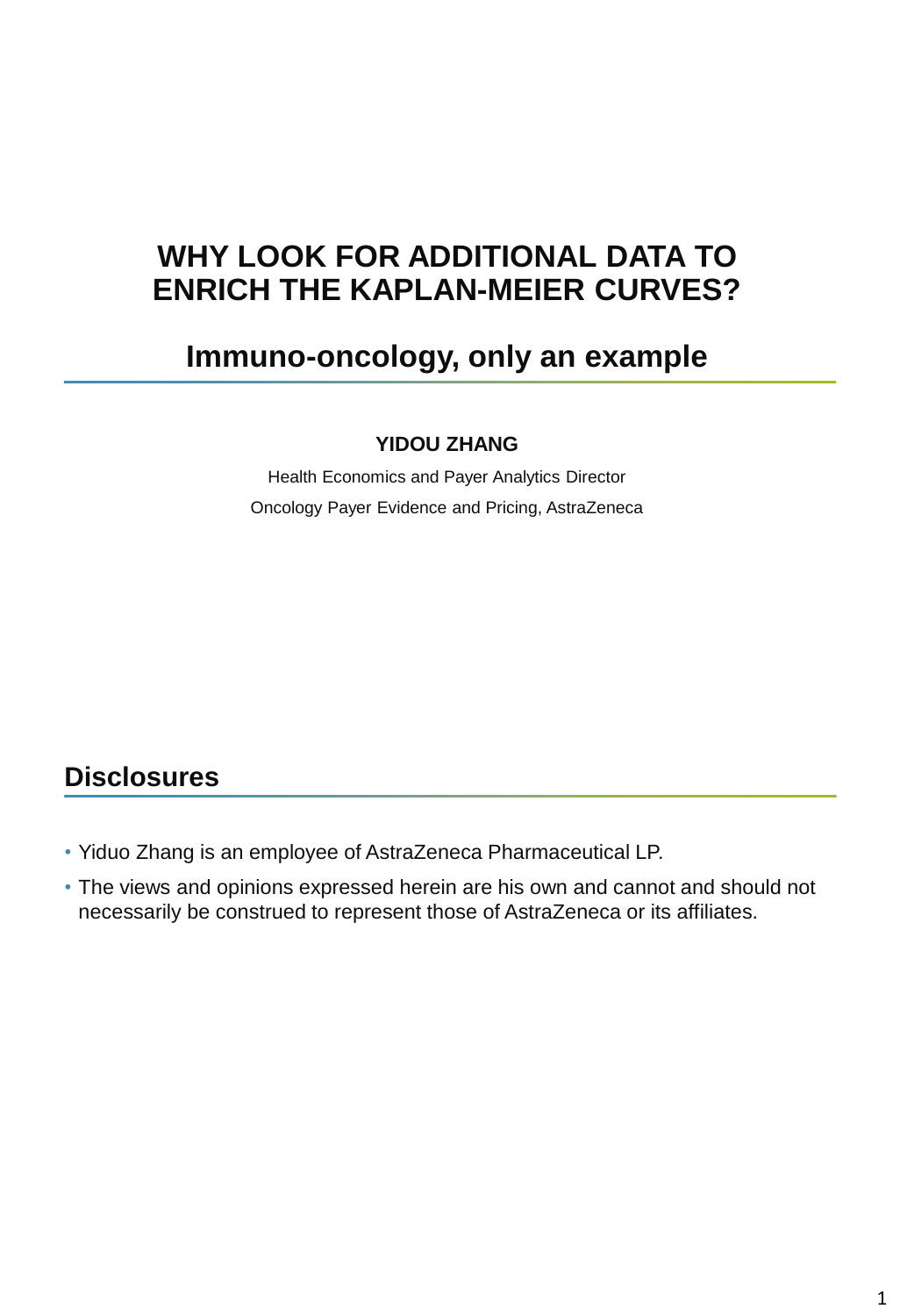### **Challenges in demonstrating the FULL value of oncology therapies, especially immuno-oncology (I-O)**

| <b>Immature OS</b>                                              | • Curve flattening for I-O arm<br>. High uncertainty in extrapolation of OS                                                                                                 |
|-----------------------------------------------------------------|-----------------------------------------------------------------------------------------------------------------------------------------------------------------------------|
| Heterogeneity in treatment<br>outcome                           | • OS outcomes differ by response status<br>• OS and response differ by biomarkers (e.g., PD-L1, tumor<br>mutations)<br>• Multiple PD-L1 tests and test cut-offs             |
| Response criteria may no<br>longer fit-for-purpose              | • RECIST may not capture main patterns of response<br>• Traditional RECIST-based PFS to OS relationship may be<br>different for I-Os                                        |
| Subsequent I-O treatment<br>confounds the long term<br>outcomes | • RCTs outcomes, especially OS, might be confounded by<br>subsequent I-Os<br>• First-line studies showed high levels of subsequent use of<br>I-O in control arms $($ > 50%) |

I-O, immuno-oncology; OS, overall survival; PD-L1, programmed death-ligand 1; PFS, progression-free survival; QoL, quality of life; RCT, randomized<br>controlled trial; RECIST, Response Evaluation Criteria In Solid Tumors

## **I-O has the potential to transform cancer treatment**



- In a subset of patients, immunotherapy strategies have the ability to induce highly durable tumor responses, resulting in a plateau in the tail of the survival curve
- Combination therapies, among I-O or with targeted therapies may unlock the full potential of immunotherapy, resulting in faster sustained responses and improved survival

Adapted from Ribas A, *et al. Clin Cancer* Res 2012;18:336–41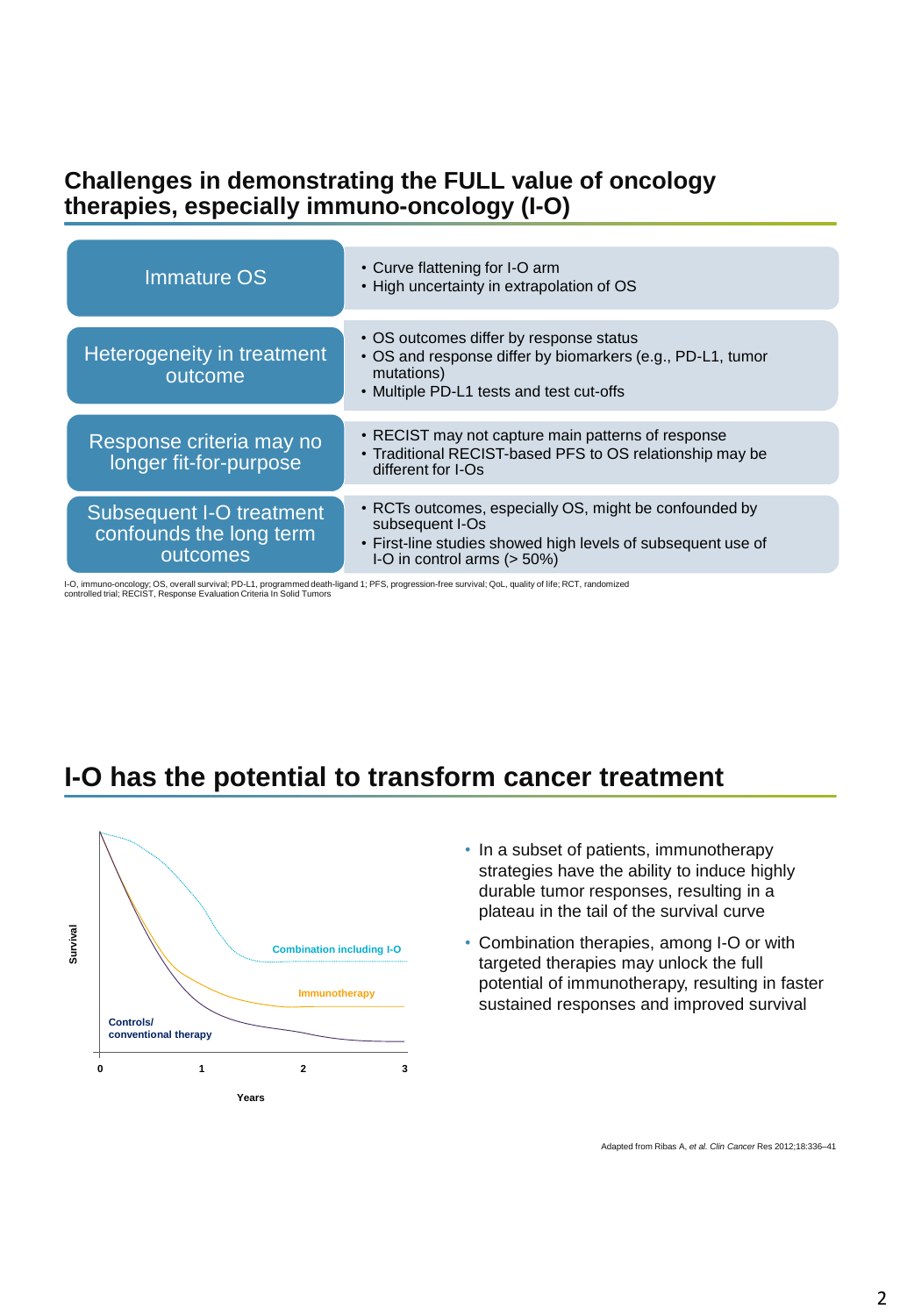### **RCTs may only capture a small fraction of the total OS benefits, highlighting the importance of extrapolation for reimbursement decision-making**



• Simulation based on ipilimumab in second-line metastatic melanoma

### **High levels of uncertainty arise when extrapolating immature OS data, which demands additional evidence to inform some reimbursement decision-making**



pembrolizumab in untreated PD-L1 positive metastatic non-small-cell lung cancer (ID990) K-M, Kaplan-Meier; OS, overall survival; PD-L1, programmed death-ligand 1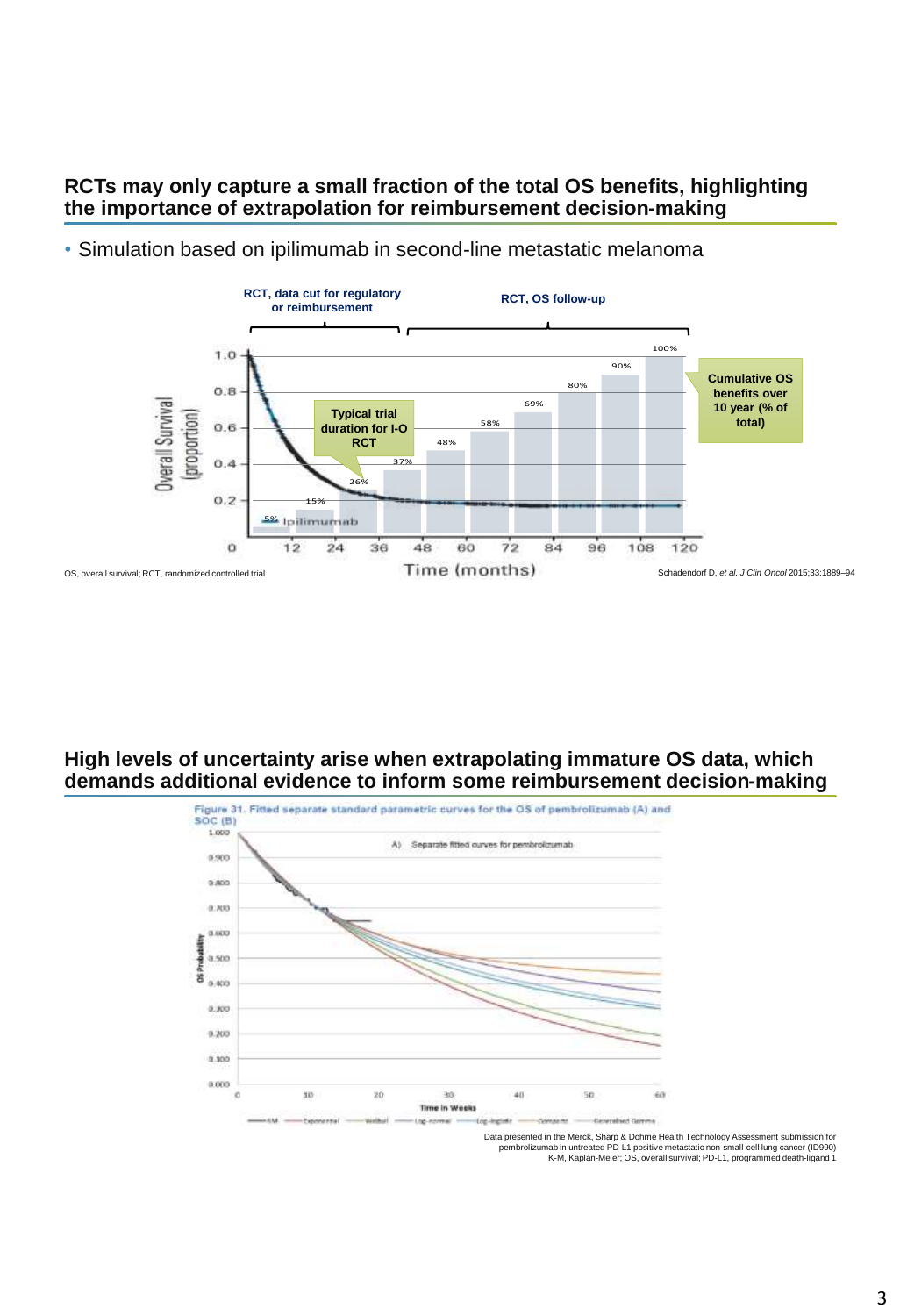#### **Improved efficacy from I-O treatments often leads to reduced event rate, resulting in lower OS maturity and certainty for long term outcomes required by reimbursement decision-making**



#### **Why look for additional data to support interpretation to the KM curves? Pronounced OS difference by response status creates challenge for modeling the patient population as a whole**



BOR, best owall response; CR, complete response; I-O, immun-oncology; irRC, immune-related response criteria; K-M, Kaplan-Meier; OS, overall survival; PD, progressive disease; PR, partial response; RECIST, Response Evaluat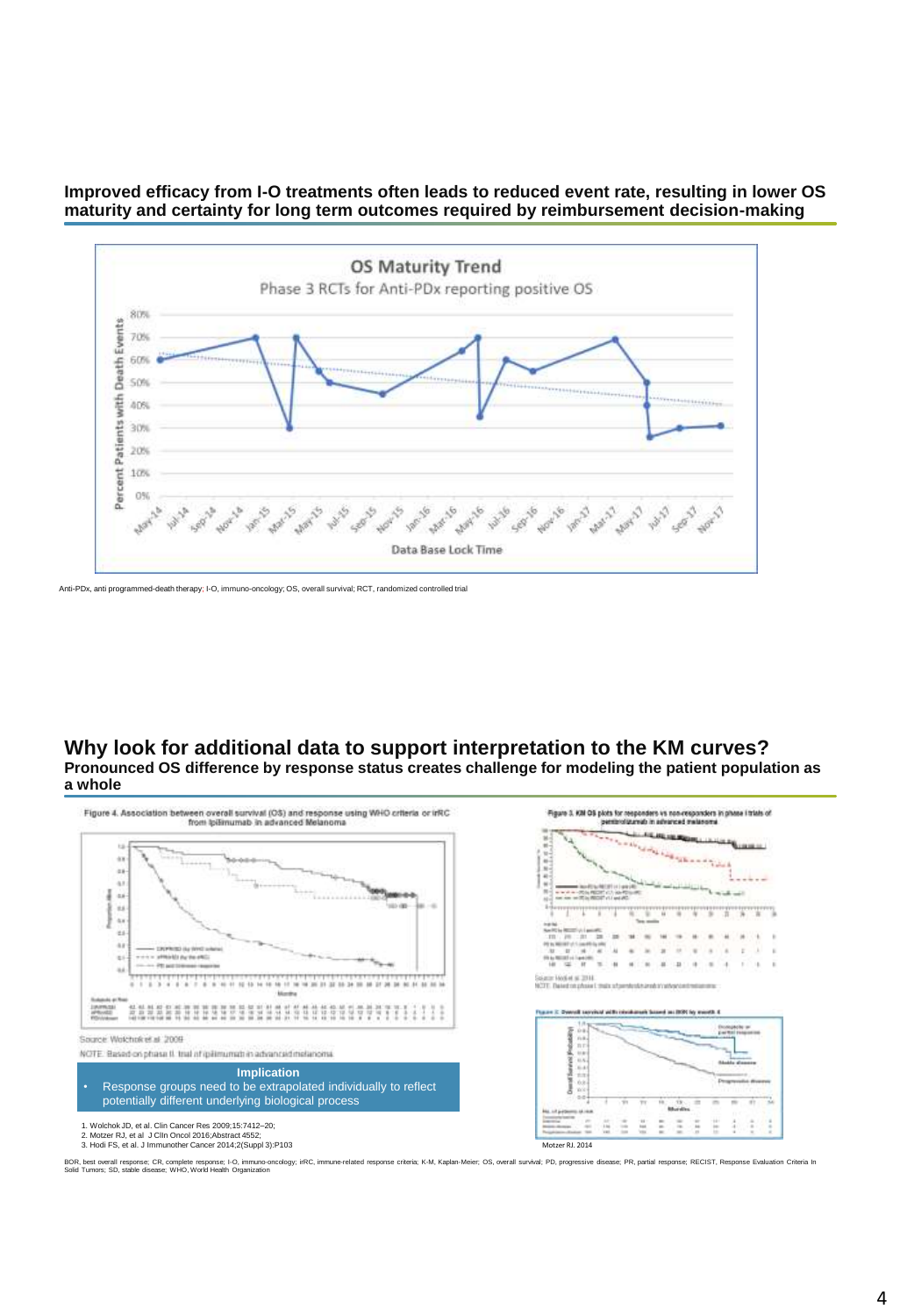#### **Why look for additional data to support interpretation to the KM curves? Patient who progressed, as defined by RECIST 1.1, may have lower tumor burden than baseline, this is commonly observed in I-O**



### Example: anti-PD1 therapy in previously treated NSCLC patients

**Why look for additional data to support interpretation to the KM curves? Due to the I-O tumor kinetics, it is possible to observe larger OS gain despite smaller PFS gain or relatively low response rate**



HR, hazard ratio; I-O, immuno-oncology; KN, Keynote; ORR, objective response rate; nivo, nivolumab; OS, overall survival; PFS, progression-free survival;